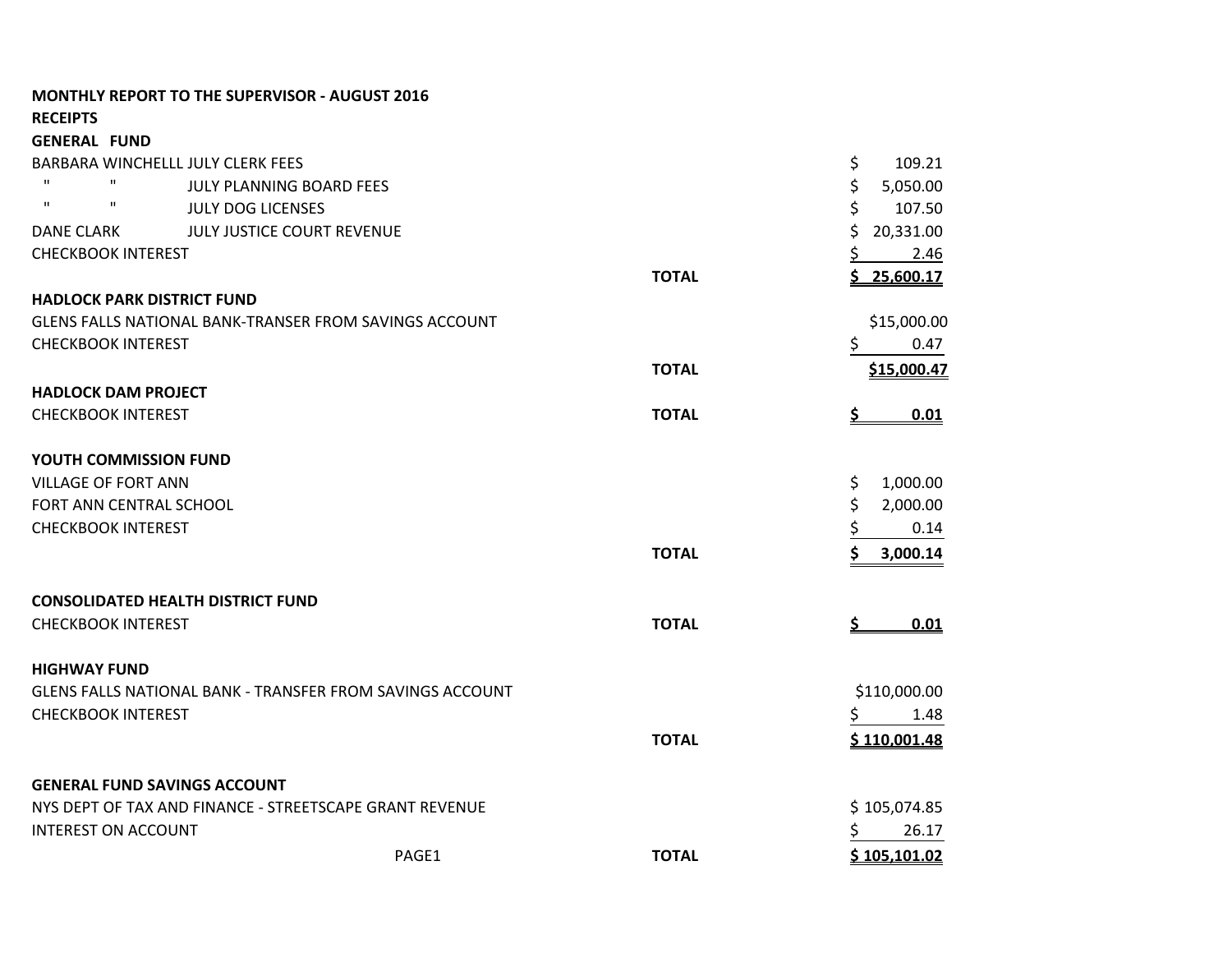| <b>HADLOCK PARK DISTRICT SAVINGS ACCOUNT</b> |                   |                 |    |                                  |     |             |
|----------------------------------------------|-------------------|-----------------|----|----------------------------------|-----|-------------|
| <b>INTEREST ON ACCOUNT</b>                   |                   | <b>TOTAL</b>    | \$ |                                  |     |             |
| <b>HIGHWAY FUND SAVINGS ACCOUNT</b>          |                   |                 |    |                                  |     |             |
| <b>INTEREST ON ACCOUNT</b>                   |                   | <b>TOTAL</b>    | \$ | 24.59                            |     |             |
| <b>LOSAP SAVINGS ACCOUNT</b>                 |                   |                 |    |                                  |     |             |
| <b>INTEREST ON ACCOUNT</b>                   |                   | <b>TOTAL</b>    | \$ | 0.90                             |     |             |
| <b>TRUST &amp; AGENCY FUND</b>               | <b>HIGHWAY</b>    | <b>GENERAL</b>  |    | HADLOCK PARK DISTRICT YOUTH COMM |     |             |
| <b>NYS RETIREMENT</b>                        | \$<br>801.66      | \$<br>462.47    | \$ |                                  | \$  | 101.43      |
| <b>HEALTH &amp; DENTAL INSURANCE</b>         | \$12,430.37       | \$<br>1,330.63  | \$ |                                  | \$  |             |
| <b>STATE TAX</b>                             | \$1,490.96        | \$<br>392.96    | \$ | 55.04                            | \$  | 104.53      |
| <b>FEDERAL TAX</b>                           | 3,571.00<br>S.    | \$<br>1,453.00  | \$ | 281.00                           | \$  | 331.00      |
| <b>FICA</b>                                  | 5,000.12<br>S.    | \$<br>2,185.68  | \$ | 816.70                           | \$  | 941.90      |
| <b>CHILD SUPPORT</b>                         | 1,977.32<br>\$.   | \$              |    |                                  |     |             |
| <b>CREDIT UNION</b>                          | \$<br>1,260.00    | \$<br>984.00    |    |                                  | \$  |             |
| <b>AFLAC</b>                                 | 117.65            | 64.80           |    |                                  |     |             |
| <b>TOTALS</b>                                | \$26,649.08       | 6,873.54        | Ś  | 1,152.74                         |     | 1,478.86    |
| <b>CHECKBOOK INTEREST</b>                    |                   | \$<br>0.15      |    |                                  |     |             |
|                                              |                   | <b>TOTAL</b>    |    | \$36,154.37                      |     |             |
| <b>DISBURSEMENTS</b>                         |                   |                 |    |                                  |     |             |
| <b>GENERAL FUND</b>                          |                   |                 |    | <b>HIGHWAY FUND-T/W</b>          |     |             |
| STATE COMPTROLLER - JULY JUSTICE COURT       |                   | \$15,245.00     |    | <b>ABSTRACT</b><br><b>TOTAL</b>  | \$. | 5,959.24    |
| PAYROLL                                      |                   | \$<br>14,314.95 |    |                                  |     |             |
| <b>TOWN SHARE FICA</b>                       |                   | \$<br>1,092.84  |    |                                  |     |             |
| <b>TOWN BOARD EXPENSE</b>                    |                   | \$<br>98.77     |    | <b>HIGHWAY FUND - O/V</b>        |     |             |
| <b>JUSTICE COURT EXPENSE</b>                 |                   | \$<br>75.98     |    | <b>PAYROLL</b>                   | S.  | 33,212.75   |
| <b>SUPERVISORS EXPENSE</b>                   |                   | \$              |    | <b>TOWN SHARE FICA</b>           | \$  | 2,500.06    |
| <b>ENGINEER</b>                              |                   | \$              |    | <b>ABSRACT</b>                   | \$  | 9,368.10    |
| <b>ASSESSORS EXPENSE</b>                     | PAGE <sub>2</sub> | \$<br>2,401.67  |    | <b>HEALTH INSURANCE</b>          |     | \$12,015.97 |
|                                              |                   |                 |    |                                  |     |             |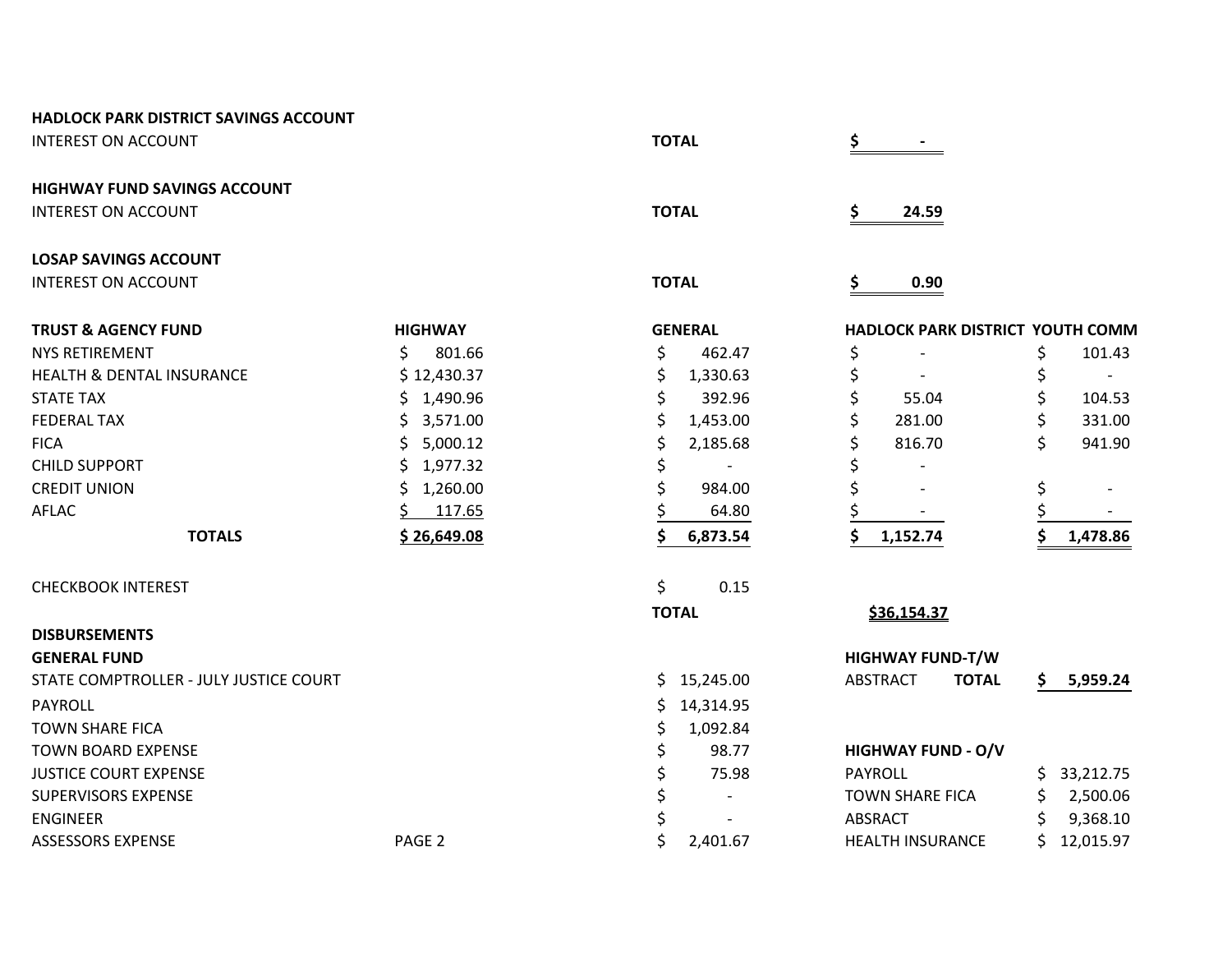| <b>TOWN CLERKS EXPENSE</b>     |       |              | \$        | 109.50         | <b>TOTAL</b>                   | \$57,096.88     |
|--------------------------------|-------|--------------|-----------|----------------|--------------------------------|-----------------|
| <b>ATTORNEY EXPENSE</b>        |       |              | \$        | 1,740.00       |                                |                 |
| <b>BUILDINGS EXPENSE</b>       |       |              | \$        | 1,526.54       | <b>TOTAL HIGHWAY</b>           | \$63,056.12     |
| <b>CENTRAL COMMUNICATIONS</b>  |       |              | \$        | 221.11         |                                |                 |
| <b>CENTRAL MAILINGS</b>        |       |              | \$        | 111.98         | <b>TRUST &amp; AGENCY FUND</b> |                 |
| UNALLOCATED INSURANCE          |       |              |           | 379.00         | <b>FICA</b>                    | \$<br>9,080.52  |
| SAFETY INSPECTION EXPENSE      |       |              |           | 76.70          | <b>STATE TAX</b>               | \$<br>2,043.49  |
| FIRE COMPANY - FUEL            |       |              | \$        | 216.86         | <b>FEDERAL TAX</b>             | \$<br>5,690.00  |
| HIGHWAY SUPERINTENDENT EXPENSE |       |              | \$        | $\blacksquare$ | <b>HEALTH INSURANCE</b>        | \$<br>13,790.59 |
| <b>STREET LIGHTS</b>           |       |              | \$        | 156.13         | <b>CREDIT UNION</b>            | 1,749.00<br>Ś   |
| YOUTH PROGRAM                  |       |              |           | 50.00          | <b>CHILD SUPPORT</b>           | \$<br>1,977.32  |
| PLANNING BOARD EXPENSE         |       |              | \$        | 2,562.09       | AFLAC                          | \$<br>198.65    |
| <b>HEALTH INSURANCE</b>        |       |              | \$        | 1,301.04       | RETIREMENT                     | \$<br>1,365.56  |
| <b>TRAFFIC CONTROL EXPENSE</b> |       |              | \$        | 442.35         |                                |                 |
| <b>BEACH EXPENSE</b>           |       |              | \$        | 160.13         | <b>TOTAL</b>                   | \$35,895.13     |
| <b>DOG CONTROL</b>             |       |              | \$        |                |                                |                 |
| REFUND OF PLANNING BOARD FEE   |       |              |           | 50.00          |                                |                 |
|                                |       | <b>TOTAL</b> | S.        | 42,332.64      |                                |                 |
| <b>HADLOCK PARK DISTRICT</b>   |       |              |           |                |                                |                 |
| <b>PAYROLL</b>                 |       |              | \$        | 5,337.98       |                                |                 |
| <b>TOWN SHARE FICA</b>         |       |              | \$        | 408.35         |                                |                 |
| <b>ABSTRACT</b>                |       |              |           | 16,040.42      |                                |                 |
|                                |       | <b>TOTAL</b> |           | 21,786.75      |                                |                 |
| <b>HADLOCK DAM PROJECT</b>     |       | <b>TOTAL</b> | \$        | $\equiv$       |                                |                 |
| YOUTH COMMISSION FUND          |       |              |           |                |                                |                 |
| PAYROLL                        |       |              | \$        | 6,156.27       |                                |                 |
| <b>TOWN SHARE FICA</b>         |       |              | \$        | 470.95         |                                |                 |
|                                |       | <b>TOTAL</b> |           | \$6,627.22     |                                |                 |
| <b>CONSOLIDATED HEALTH</b>     | PAGE3 | <b>TOTAL</b> | <u>\$</u> |                |                                |                 |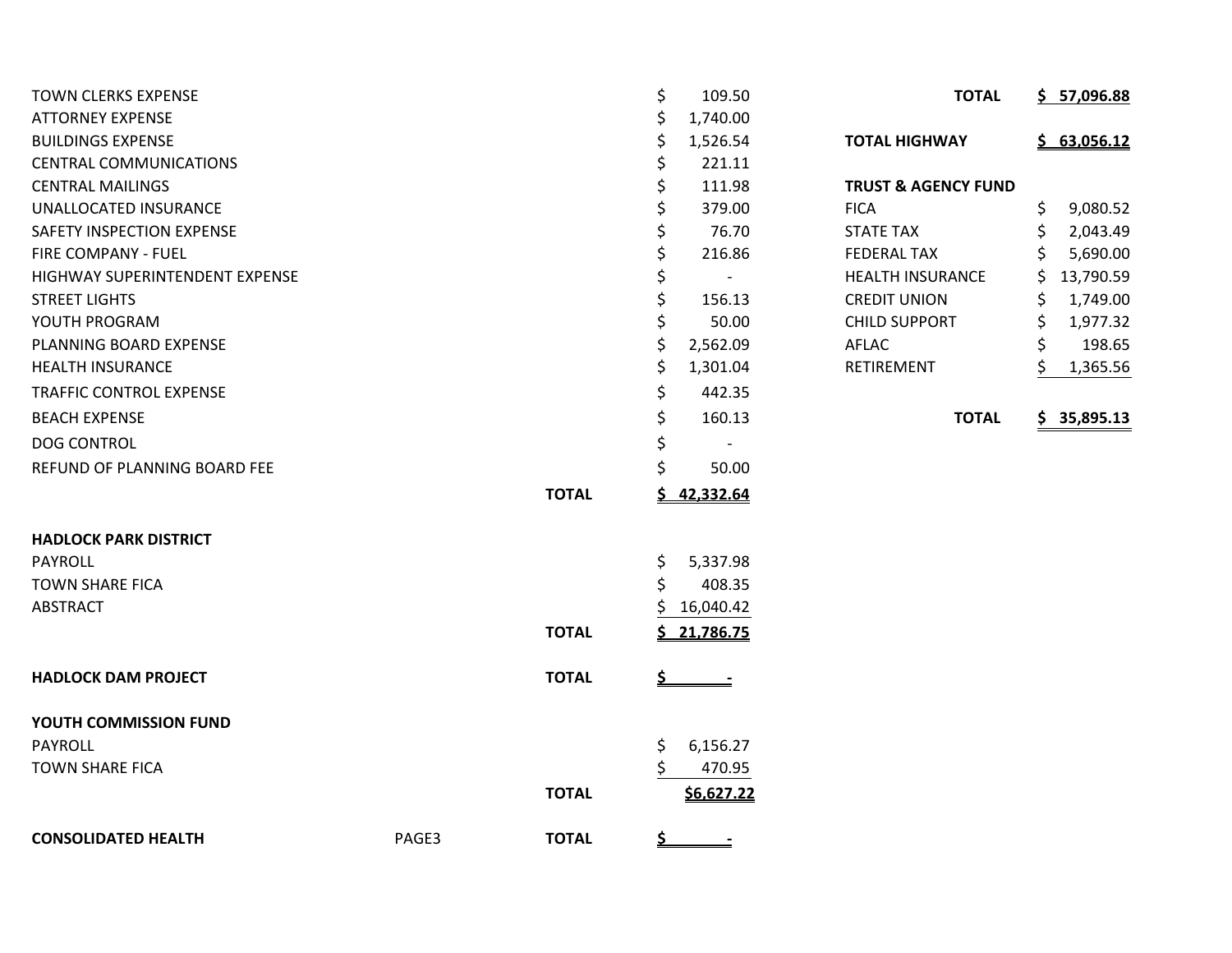| <b>GENERAL FUND SAVINGS ACCOUNT</b>          | <b>TOTAL</b> | Ś<br>$\qquad \qquad \blacksquare$ |
|----------------------------------------------|--------------|-----------------------------------|
|                                              |              |                                   |
|                                              |              |                                   |
| <b>HADLOCK PARK DISTRICT SAVINGS ACCOUNT</b> |              |                                   |
| TRANSFER TO CHECKING ACCOUNT                 |              | Ś<br>15,000.00                    |
| <b>BOND PRINCIPAL PAYMENT</b>                |              | \$<br>50,000.00                   |
| <b>BOND INTEREST PAYMENT</b>                 |              | Ś<br>26,240.63                    |
|                                              | <b>TOTAL</b> | \$91,240.63                       |
|                                              |              |                                   |
| <b>HIGHWAY FUND SAVINGS ACCOUNT</b>          |              |                                   |
| TRANSFER TO CHECKING ACCOUNT                 | <b>TOTAL</b> | \$110,000.00                      |
| <b>LOSAP SAVINGS ACCOUNT</b>                 | <b>TOTAL</b> | \$                                |